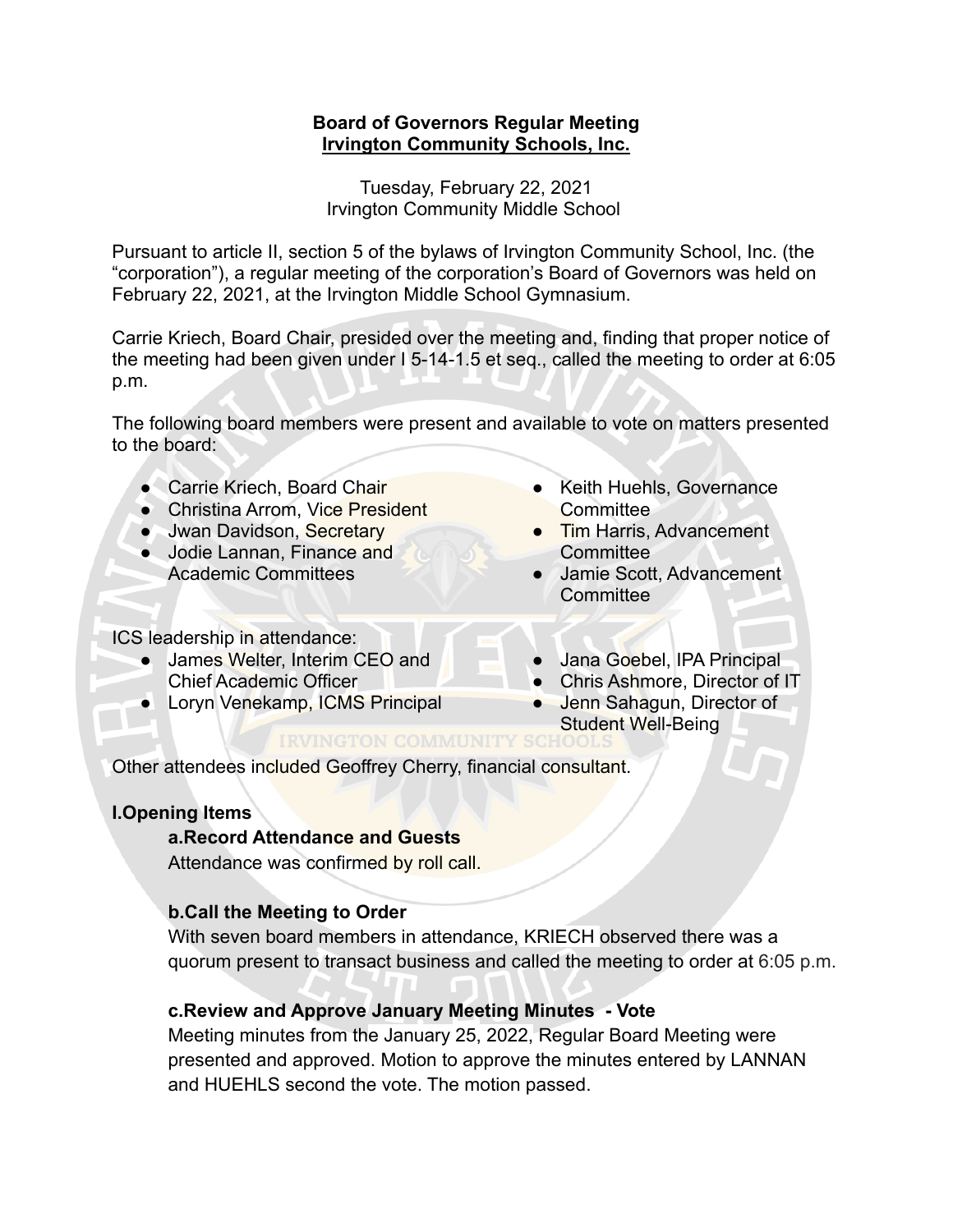#### **d.Open Floor to Address the Board**

STALLARD addressed the board with his observation around masking and asked that the board consider changing our current policy.

## **II.Board Chair Report**

### **a.CEO Search**

Final interviews next week. Panel interview. Following that interview, there will be a town hall meeting to meet and speak to the new CEO.

### **b.Severance Policy**

Motion to approve Severance Policy entered by HUEHLS, second to motion was LANNAN. The motion passed.

#### **c.Board Retreat Update**

KRIECH informed the board that the board retreat would continue as scheduled, with the main topic being the CEO evaluation. KRIECH also reported there would be pre-work for the retreat. KRIECH informed the board that we would also discuss meeting schedules and committee schedules.

#### **III. Interim CEO Report**

#### **a.CFO Recommendation**

WELTER addressed the board with the recommendation of Andrea Johnson as CFO. Motion to approve CFO recommendation entered by ARROM, second to motion was HARRIS. The motion passed.

#### **b.Marketing & Advertising Update**

WALTER reported there have been talks with Willow Marketing Group.WELTER informed that the goal is to increase enrollment with the help of additional marketing.

#### **c.OEI Renewal Update**

WELTER reported that ICS has completed core question 4 for our audit and the next step was to submit a letter of intent by May 27, 2022.

#### **d.Masking update and recommendation**

WELTER recommended to the board that ICS make a change to the masking requirement. Motion to change masking policy entered by HUEHLS, second to motion was LANNAN. The motion passed.